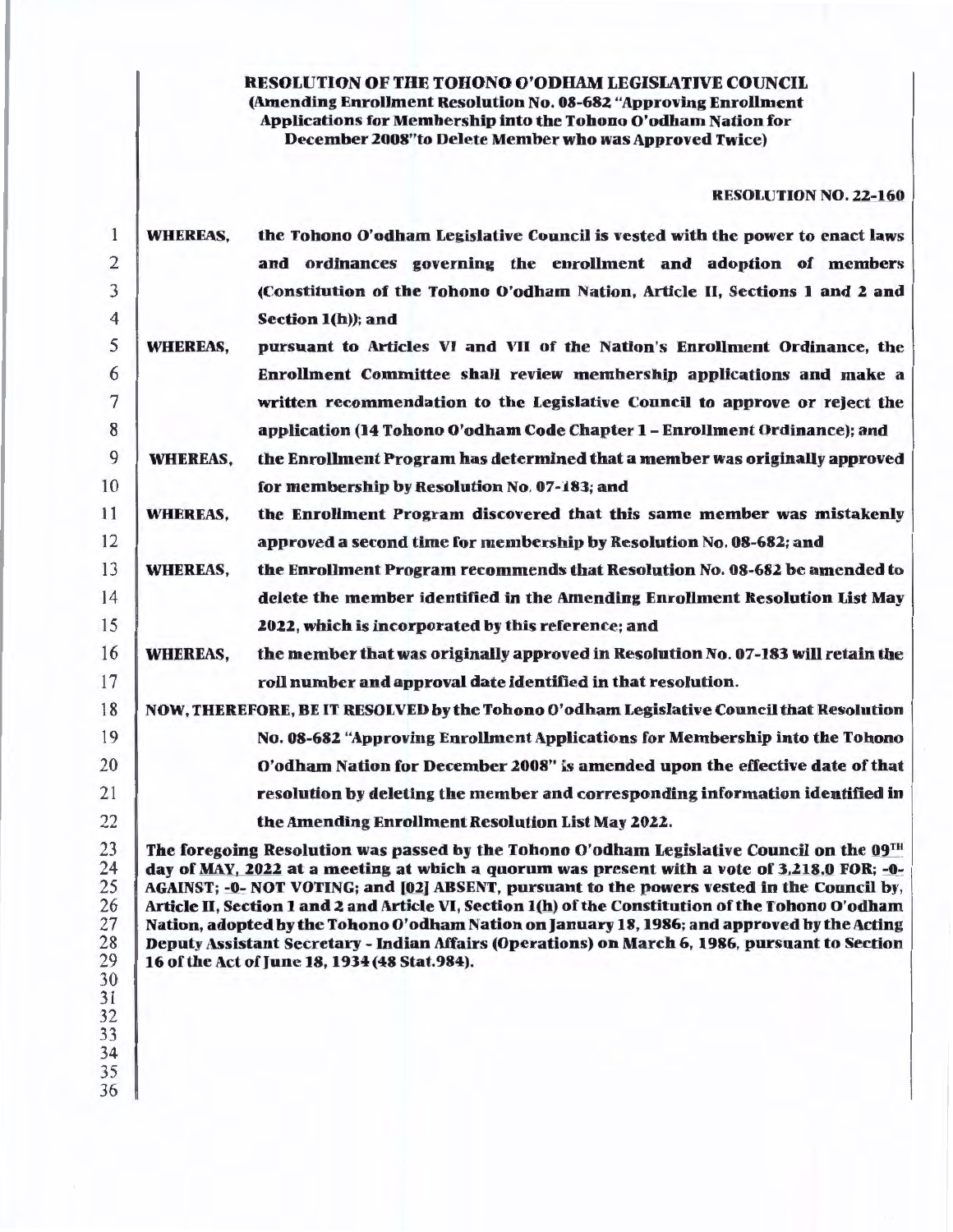|                                             | <b>TOHONO O'ODHAM LEGISLATIVE COUNCIL</b><br>imothy Joaquin, Legislative Chairman                                                         |
|---------------------------------------------|-------------------------------------------------------------------------------------------------------------------------------------------|
|                                             | $\lambda$ day of<br>2022                                                                                                                  |
| <b>ATTEST</b>                               |                                                                                                                                           |
| <b>Evonne Wilson, Legislative Secretary</b> |                                                                                                                                           |
| 12 day of May                               | , 2022                                                                                                                                    |
|                                             | pursuant to the provisions of Section 5 of Article/VII of the Constitution and will become                                                |
| hours of submittal.                         | effective upon his approval or upon his failure to either approve or disapprove it within 48<br><b>TOHONO O'ODHAM LEGISLATIVE COUNCIL</b> |
|                                             | imothy Joaqdín/Legislative Chairman                                                                                                       |
| <b>N</b> APPROVED                           | on the $\sqrt{2}$ day of<br>IVLa<br>, 2022                                                                                                |
| <b>I</b> 1 DISAPPROVED                      | at $S_2\nu$ o'clock,<br>.m.                                                                                                               |
|                                             | NED NORRIS, JR., CHAIRMAN<br>TOHONO O'ODHAM NATION                                                                                        |
|                                             | Returned to the Legislative Secretary on the 45 day of<br>, 2022, at $\frac{1}{2}$ / $\frac{1}{2}$ o'clock, $\frac{1}{2}$ .m.             |